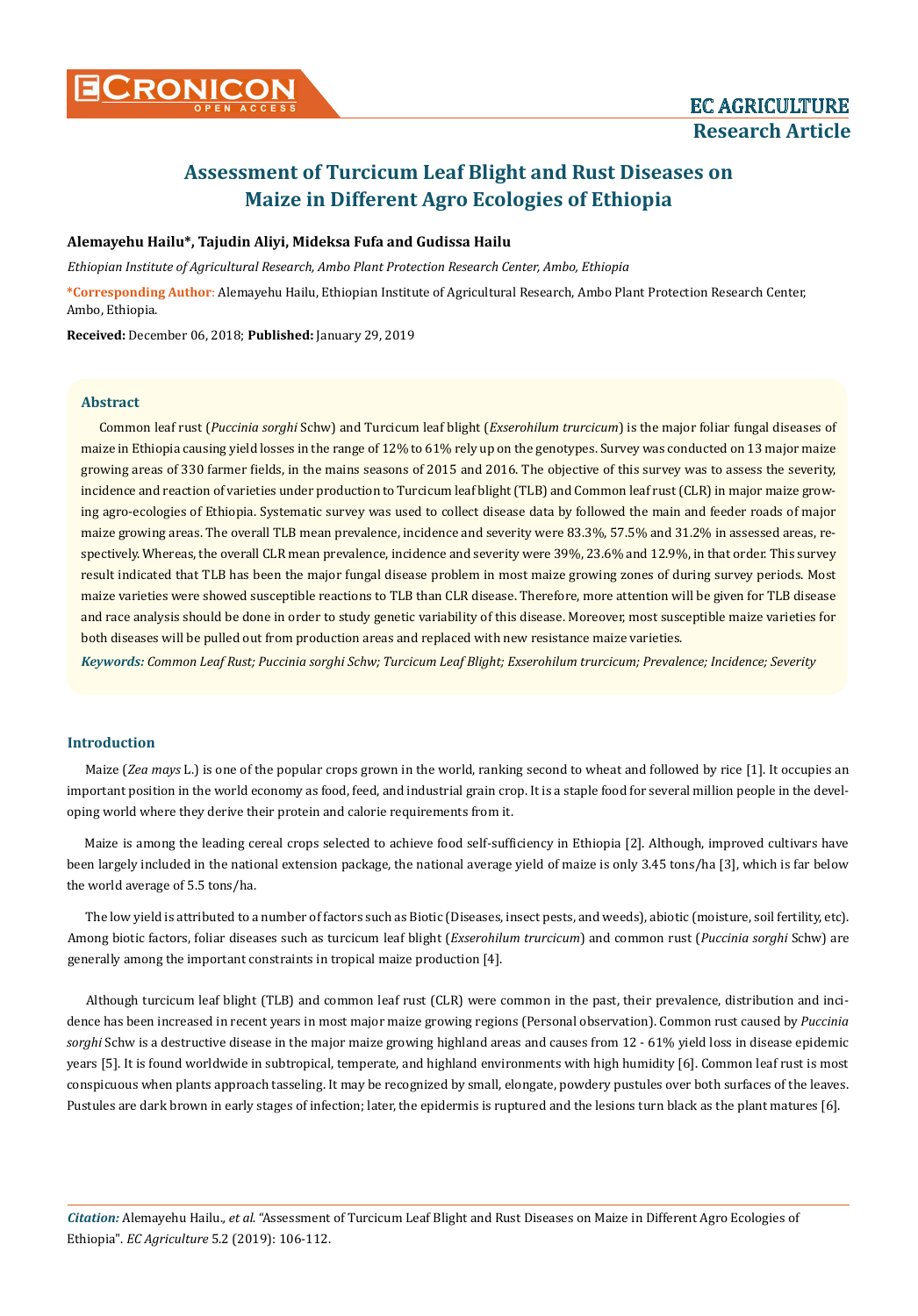107

TLB has a wide host range and a high pathogenic variability with several races already reported in different parts of the world [7,8]. It can cause yield loss in the range of 13.6 to 56% depending up on the genotype. TLB yield losses can easily exceed 50% if the disease appears before flowering [9,10]. It is known to infect maize from the seedling stage to maturity. The symptoms first start as small elliptical spots on the leaves as grayish green with water soaked lesions parallel to leaf margins, the spots turn greenish with age and increased in size, finally attaining a spindle shape with long elliptical grayish or tan lesions. If the disease starts at an early stage, it causes premature death of blighted leaves. As a result, the crop losses their nutritive value as fodder [11], have reduced germination capacity, Vigor; grain yield and total sugar content [12], have restricted starch formation, chaffy kernels and infected plants are liable to infection with stalk rots [13].

Maize is very important in national economically though there was no quantified data that reflected the intensity of both diseases across maize growing agro ecologies and the reaction of varieties under production to these diseases. Thus, the objective of this study was to assess the severity, incidence and reaction of varieties under production to Turcicum leaf blight (TLB) and Common leaf rust (CLR) in major maize growing agro-ecologies of Ethiopia.

#### **Materials and Methods**

The survey was conducted in two consecutive main growing seasons of maize (2014/15 - 2015/16). The target zones were inspected within three survey routes. The first route was included East Wollega, Illubabor and Jimma zones. The second rout was Horo Guduru Wollega, West Wollega, East and West Gojam. The third route was West Hararghe, and SNNP regional state. Total surveyed zones were 13 including Gedowo zone Gedeb district, Hadiya zone Shone district and other special district like Alaba district.

From each representative Zones, 3 Districts was selected based on maize growing potentials. The District agricultural Development offices of the respective zones were interviewed about the suspected diseases and guided tours were made together with the district agricultural Development offices supervisors and Developmental agents (DAs) of surveyed sites. Relevant information was collected from selected districts by inspection, interviewing of farmers, agricultural workers and Beauro of agriculture (BOA).

#### **Survey strategy**

Systematic survey was used to collect disease data from 33 districts of 330 farmer maize fields. Ten farmer fields per district were selected. We were followed the main and feeder roads based on maize growing potential areas. In each field, 10 maize plants were inspected and disease data recorded for both diseases. Global Positioning Systems (GPS) readings were taken from each farmer field and the coordinates used to generate maps using the Geographic Information Systems (GIS) software Arc View 3.2a and spatial analyst 1.1 (Environmental Systems Research Institute, Inc. Seattle, WA, U.S.A).

#### **Disease assessment**

Turcicum leaf blight and common rust disease incidences in each field were assessed as the proportion of plants showing symptoms in a field by visual observation. In each field 10 plants were randomly selected and the number of plants having TLB and CLR symptoms on a whole plant basis counted and expressed as a percentage of the plant population. Severity of both diseases from 10 randomly selected plants was rated using a scale of 1 - 5 [14]. Where:

- 1. Very slight to slight infection, one or two to few scattered lesions on lower leaves.
- 2. Light infection, moderate number of lesions on lower leaves only
- 3. Moderate infection, abundant lesions are on lower leaves, few on middle leaves.
- 4. Heavy infection, lesions are abundant on lower and middle leaves, extending to upper leaves.
- 5. Very heavy infection, lesions abundant on almost all leaves plants prematurely dry or killed by the disease.

Severity scores were converted to percept disease index (PDI) as described by Wheeler [15] using the formula below:

$$
PDI = \frac{Sum of numerical grading}{Plants examined x maximum disease grade} \times 100
$$

#### **Survey data analysis**

Survey data (prevalence, incidence and severity) were analyzed by using the descriptive statistical analysis (means) over districts and varieties. The scale of disease data were changed to severity index percentage for descriptive statistical analysis.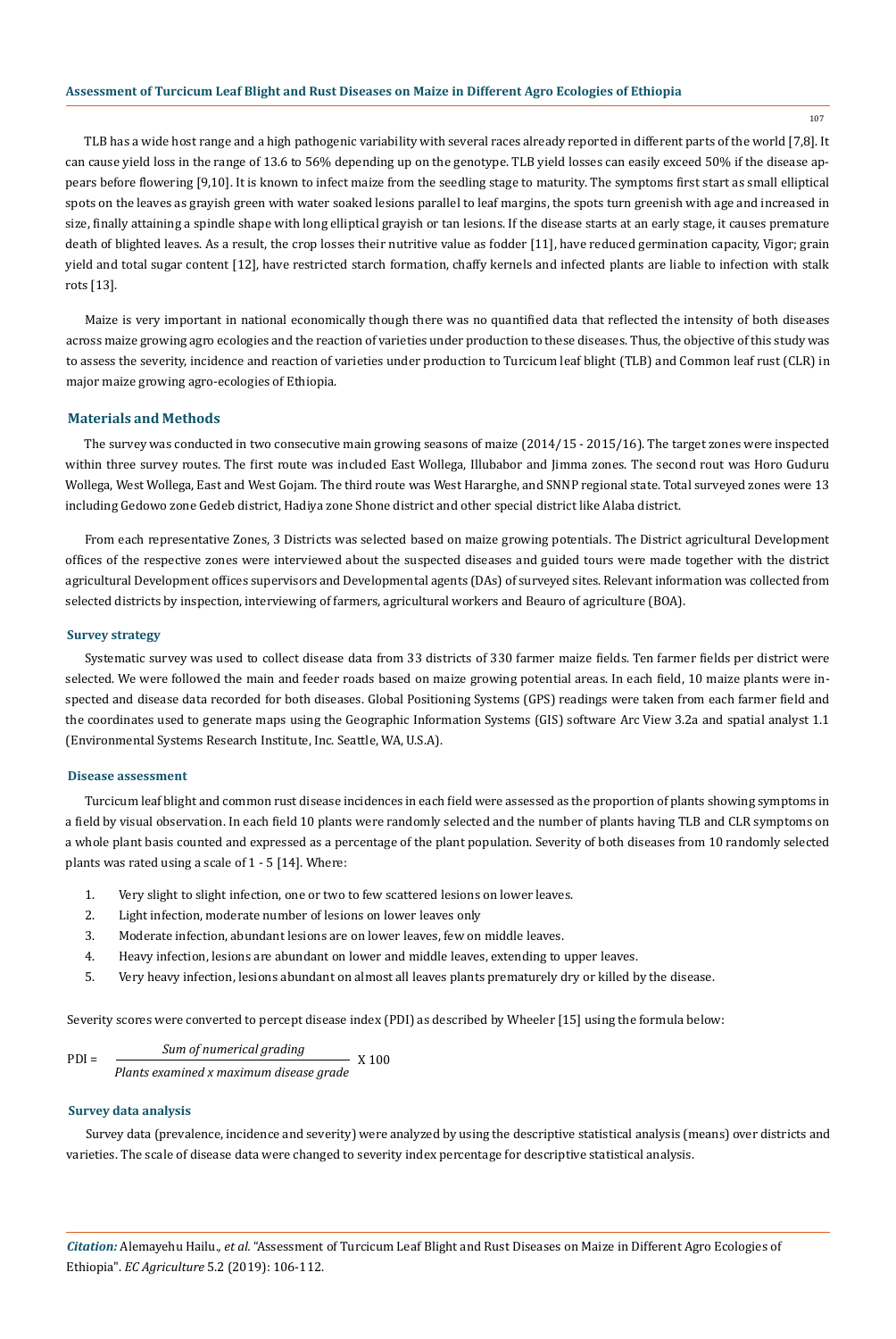#### **Results and Discussions**

108

Among 330 visited maize fields, 100% TLB disease prevalence was recorded at 220 maize fields (Table 1). The highest mean disease prevalence (100%) was recorded at West Hararghe, Sidama, Silite and 2 special zones of Gedeo and Hadiya. The second higher mean disease prevalence was recorded at west Gojam, East Wollega, East Gojam, West Wollega, Illubabor and Jima zones, respectively. None (0%) TLB disease prevalence was recorded at all maize fields of Horo Guduru Wollega Zone. The overall TLB mean prevalence was 83.3% throughout the surveyed major maize growing areas.

More than 50% TLB mean incidence was recorded on 10 zones (77%) of West and East Gojam, East Wollega, Illubabor, West Hararghe, Gedeo, Hadiya, Silite, Sidama and Alaba. None (0%) TLB mean incidence was recorded at Horo Guduru Wollega followed by Jima (46.3%) and West Wollega (48%), respectively (Table 1). Hundred percent TLB incidence was recorded at Dabo district of Illubabor zone. The overall TLB mean incidence was 57.5% at surveyed zones.

The highest TLB severity was recorded at Dabo, Gobusayo, Wayutuqo and Qersa districts, respectively (Table 1). Similarly, the highest TLB mean severity was recorded at Hadiya followed by Gedeo, East Wollega, West Gojam, Illubabor, Silite, Alaba, West Hararghe and East Gojam zones, in that order. The least TLB mean severity was recorded at West Wollega and Jima zones, whereas zero TLB mean severity was noted at Horo Guduru Wollega zone. The overall TLB mean severity was 31.2% in the surveyed areas.

Among 330 observed maize fields, 100% Common leaf rust (CLR) disease prevalence was recorded at 30 maize fields only (Table 1). The highest CLR prevalence (100%) was recorded at Toba, Qersa and Loka Abaya districts of Jima and Sidama zones. The second highest mean prevalence (90%) of CLR was recorded at Jima, Sidama, Alaba and Hadiya zones followed by East Wollega zone with 50%. The least CLR mean prevalence was recorded at Gedeo followed by West Hararghe, Silite and Illubabor zones, respectively. No CLR prevalence was recorded at Horo Guduru Wollega, West Wollega, West and East Gojam zones. The overall CLR mean prevalence was 39% in all observed maize fields.

More than 50% CLR mean incidence was recorded at Sidama Alaba and Hadiya zones (Table 1). Whereas no disease incidence was recorded at 4 zones (Horo Guduru Wollega, West Wollega, West and East Gojam zones).

The highest CLR incidence was recorded on Qersa (75%) followed by Loka Abaya (70%) and Alaba (68%) zones. The overall CLR mean incidence was 23.6% at surveyed areas.

The highest CLR severity was recorded in Qersa (46.3%) followed by Loka Abaya (37.4%) districts, respectively (Table 1). Similarly, the highest CLR mean severity was recorded in Alaba (44.4%) followed by Sidama (35.3%) and Jima (27.7%) zones. The least CLR mean severity was recorded at Gedeo (2%) and West Hararghe (2.7%) zones, whereas 0% CLR mean severity was noted at Horo Guduru Wollega, West Wollega, West and East Gojam zones. The overall CLR mean severity was 12.9% in the surveyed areas.

In general, except Jima, and Alaba special zones, the highest Turcicum leaf blight mean severities were recorded on the 11 maize growing zones (Figure 1). The overall TLB mean intensity (Prevalence, incidence and severity) was higher than CLR in observed areas.



*Figure 1: Severity of TLB and CLR on major maize growing areas.*

*Citation:* Alemayehu Hailu.*, et al.* "Assessment of Turcicum Leaf Blight and Rust Diseases on Maize in Different Agro Ecologies of Ethiopia". *EC Agriculture* 5.2 (2019): 106-112.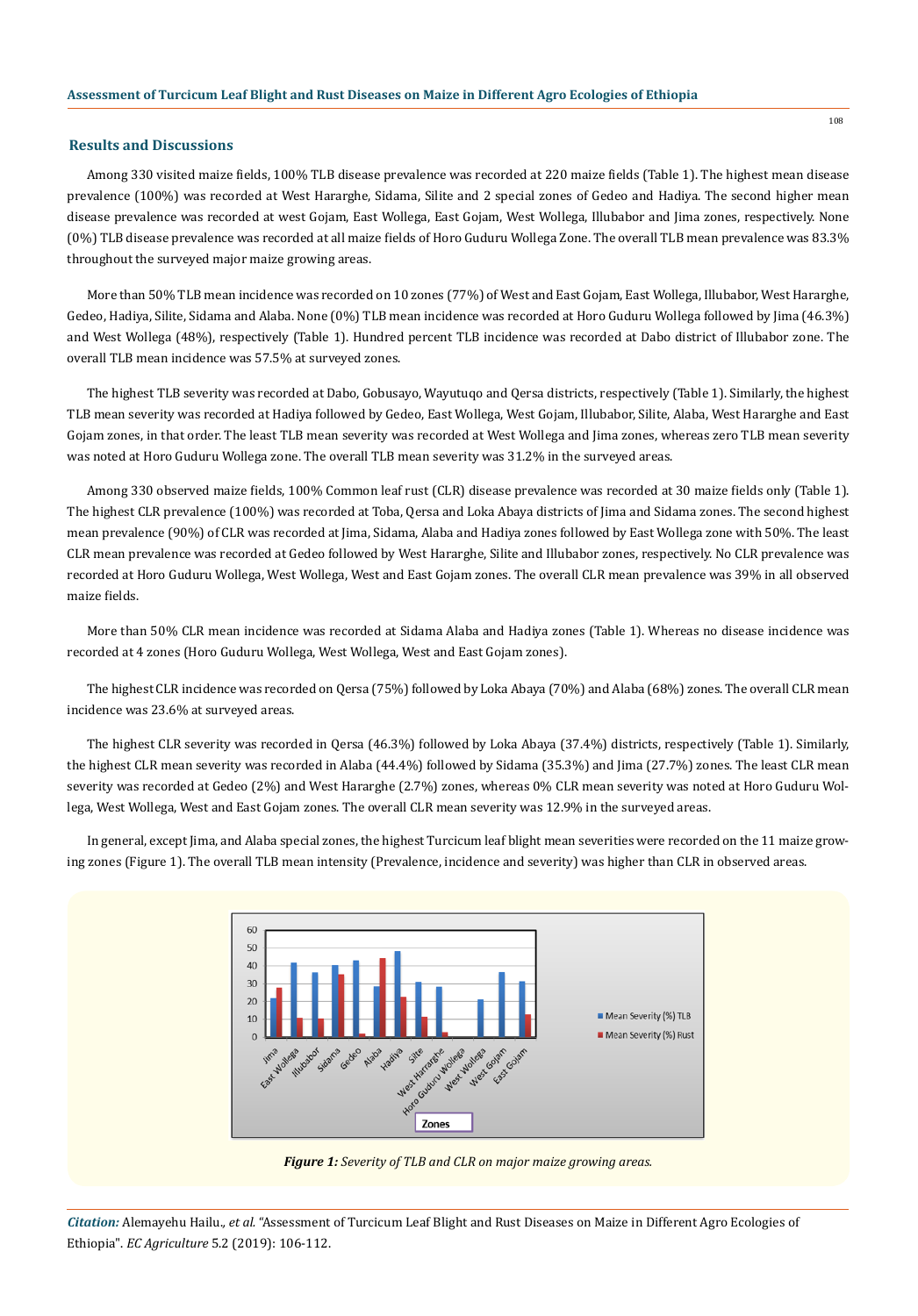|               |                 |                  |                                  |                  |                  |                  |                  |                  | 109              |
|---------------|-----------------|------------------|----------------------------------|------------------|------------------|------------------|------------------|------------------|------------------|
|               |                 | <b>Districts</b> | <b>No. of fields</b><br>inspects | Prevalence (%)   |                  | Incidence (%)    |                  | Severity (%)     |                  |
| <b>Region</b> | <b>Zones</b>    |                  |                                  | <b>TLB</b>       | <b>CLR</b>       | <b>TLB</b>       | <b>CLR</b>       | <b>TLB</b>       | <b>CLR</b>       |
|               |                 | Toba             | 10                               | 50               | 100              | 24               | 35               | 3.1              | 18.8             |
|               | Jima            | Goma             | 10                               | 60               | 70               | 30               | 40               | 12.5             | 18               |
|               |                 | Qersa            | 10                               | 100              | 100              | 85               | 75               | 50               | 46.3             |
|               | Total/mean      |                  | 30                               | 70               | 90               | 46.3             | 50               | 21.9             | 27.7             |
|               | East<br>Wollega | Gobusayo         | 10                               | 100              | 50               | 90               | 27.3             | 56.3             | 18.8             |
|               |                 | Sibusire         | 10                               | 70               | 40               | 29.5             | 17.8             | 18.8             | 6.3              |
|               |                 | Wayutuqa         | 10                               | 100              | 60               | 53               | 21               | 50               | 7.5              |
|               | Total/mean      |                  | 30                               | 90               | 50               | 57.5             | 22               | 41.7             | 10.9             |
|               | Illubabor       | Chewaka          | 10                               | 60               | 40               | 33.5             | 24.5             | 21.3             | 12.5             |
|               |                 | Dabo             | 10                               | 100              | 30               | 100              | 25               | 66.3             | 6.3              |
|               |                 | Bedele           | 10                               | 70               | 60               | 31.9             | 29.4             | 21.3             | 12.5             |
|               | Total/mean      |                  | 30                               | 76.7             | 43.3             | 55.1             | 26.3             | 36.3             | 10.4             |
| Oromia        | West            | Tulo             | 10                               | 100              | 10               | 66               | 10               | 30.5             | 2                |
|               | Hararghe        | Gemechis         | 10                               | 100              | $\mathbf{0}$     | 67               | $\mathbf{0}$     | 29.4             | $\mathbf{0}$     |
|               |                 | Chiro            | 10                               | 100              | 30               | 64.5             | 15               | 25.6             | 6                |
|               | Total/mean      |                  | 30                               | 100              | 13.3             | 65.8             | 8.3              | 28.5             | 2.7              |
|               | Horo            | Jima rare        | 10                               | $\boldsymbol{0}$ | $\mathbf{0}$     | $\mathbf{0}$     | $\mathbf{0}$     | $\mathbf{0}$     | $\mathbf{0}$     |
|               | Guduru          | Guduru           | 10                               | $\mathbf{0}$     | $\mathbf{0}$     | $\mathbf{0}$     | $\mathbf{0}$     | 0                | $\mathbf{0}$     |
|               |                 | Hababo guduru    | 10                               | $\boldsymbol{0}$ | $\boldsymbol{0}$ | 0                | $\boldsymbol{0}$ | $\boldsymbol{0}$ | $\boldsymbol{0}$ |
|               | Total/mean      |                  | 30                               | $\mathbf{0}$     | $\mathbf{0}$     | $\boldsymbol{0}$ | $\mathbf{0}$     | $\mathbf{0}$     | $\mathbf{0}$     |
| Oromia        | West<br>Wollega | Gimbi            | 10                               | 40               | $\mathbf{0}$     | 27               | $\bf{0}$         | 13.1             | $\mathbf{0}$     |
|               |                 | Lalo Asabi       | 10                               | 100              | $\mathbf{0}$     | 58.5             | $\mathbf{0}$     | 31.75            | $\mathbf{0}$     |
|               |                 | Haru             | 10                               | 100              | $\mathbf{0}$     | 58.5             | $\bf{0}$         | 19               | $\boldsymbol{0}$ |
|               | Sub-total/mean  |                  | 30                               | 80               | $\mathbf{0}$     | 48               | $\mathbf{0}$     | 21.3             | $\mathbf{0}$     |
|               | Sidama          | Hawasa zuria     | 10                               | 100              | 90               | 73               | 59               | 40.4             | 32.8             |
|               |                 | Yiriba Boricha   | 10                               | 100              | 80               | 76.5             | 58               | 45               | 35.8             |
|               |                 | Loka Abaya       | 10                               | 100              | 100              | 70.5             | 70               | 36.4             | 37.4             |
|               |                 | Sub-total/mean   | 30                               | 100              | 90               | 73.3             | 52.3             | 40.6             | 35.3             |
|               | Gedeo           | Gedeb            | 10                               | 100              | 10               | 74.5             | 5                | 43               | 2                |
|               | Alaba           | Alaba            | 10                               | 90               | 90               | 64.5             | 68               | 28.6             | 44.4             |
|               | Hadiya          | Shone            | 10                               | 100              | 90               | 78.5             | 53               | 48.2             | 22.7             |
|               | Silite          | Sankura          | 10                               | 100              | 30               | $71.5\,$         | 15               | 37.2             | 6.67             |
| SNNP          |                 | Wulbereg         | 10                               | 100              | 10               | 70.5             | 6.5              | 27.8             | 2                |
|               |                 | Dalocha          | 10                               | 100              | 50               | 68               | 43.13            | 28.4             | 26.25            |
|               | Sub-total/mean  |                  | 30                               | 100              | 30               | 70               | 21.5             | 31.1             | 11.6             |
| Amhara        | West Gojam      | <b>Bure</b>      | 10                               | 80               | $\boldsymbol{0}$ | 53               | $\boldsymbol{0}$ | 31               | $\boldsymbol{0}$ |
|               |                 | Denbecha         | 10                               | 100              | $\boldsymbol{0}$ | 66.5             | $\bf{0}$         | 38               | $\bf{0}$         |
|               |                 | Jabi Tenan       | 10                               | 100              | $\boldsymbol{0}$ | 65               | $\boldsymbol{0}$ | 41               | $\boldsymbol{0}$ |
|               | Sub-total/mean  |                  | 30                               | 93.3             | $\boldsymbol{0}$ | 61.5             | $\boldsymbol{0}$ | 36.7             | $\bf{0}$         |
|               | East Gojam      | Mechekel         | 10                               | 90               | $\boldsymbol{0}$ | 57.5             | $\boldsymbol{0}$ | 31               | $\boldsymbol{0}$ |
|               |                 | Gozamin          | 10                               | 100              | $\boldsymbol{0}$ | 59.5             | $\boldsymbol{0}$ | 31.5             | $\bf{0}$         |
|               |                 | Aneded           | 10                               | 60               | $\boldsymbol{0}$ | 40.5             | $\boldsymbol{0}$ | 22               | $\boldsymbol{0}$ |
|               | Sub-total/mean  |                  | 30                               | 83.3             | $\bf{0}$         | 52.5             | $\bf{0}$         | 28.2             | $\bf{0}$         |
|               | Over all mean   |                  | 330                              | 83.3             | 39               | 57.5             | 23.6             | 31.2             | 12.9             |

*Table 1: Intensity of TLB and CLR maize diseases in thirteen surveyed zones of Ethiopia.*

*Citation:* Alemayehu Hailu.*, et al.* "Assessment of Turcicum Leaf Blight and Rust Diseases on Maize in Different Agro Ecologies of Ethiopia". *EC Agriculture* 5.2 (2019): 106-112.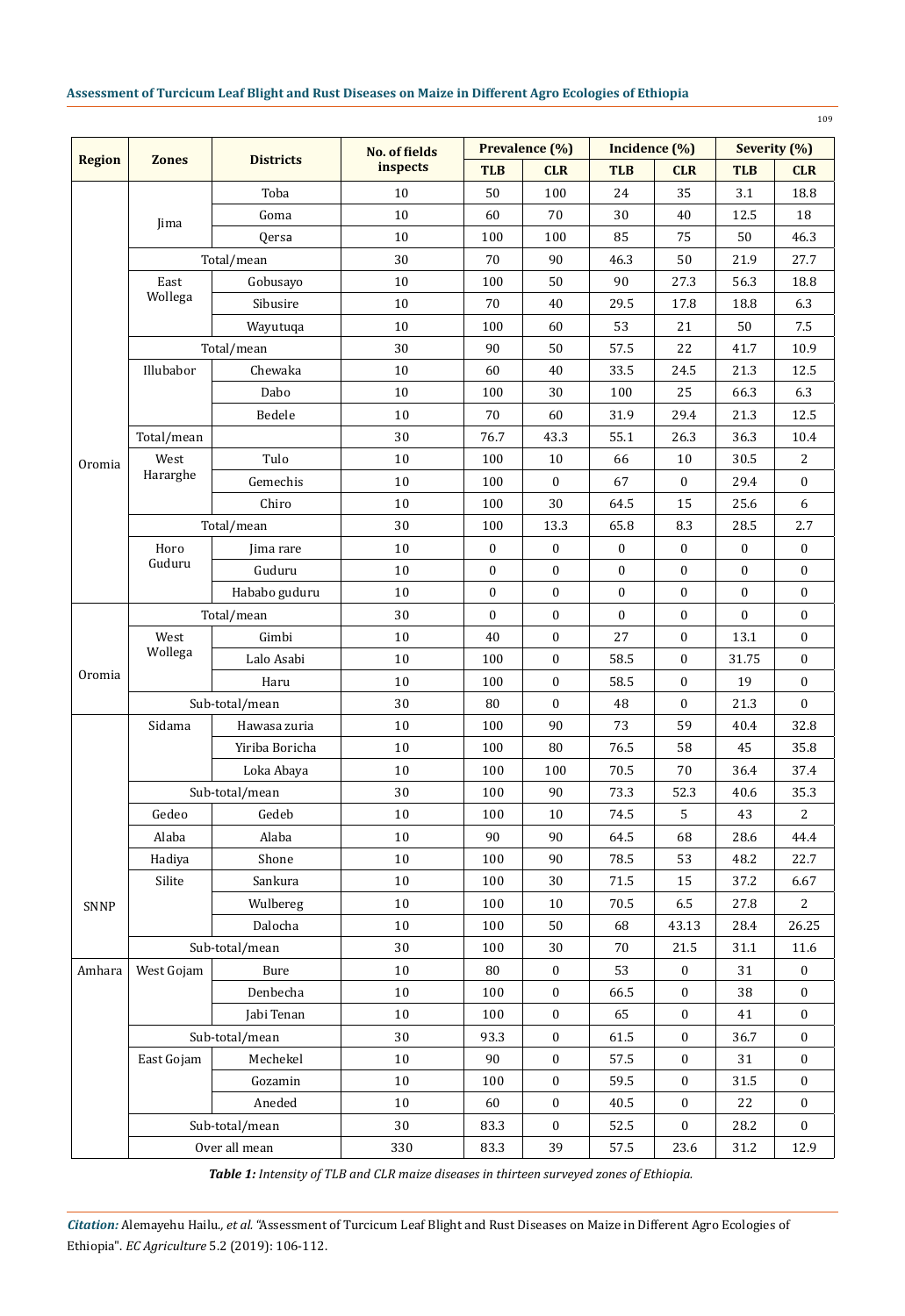Maize varieties in the surveyed fields were Limmu, shone, BH540, BH543, BH660, BH661, BH140 and local varieties. The highest distributed maize varieties among farmers were BH660 followed by BH661, Limmu, Local (unknown), Shone, BH540, BH140 and BH543, respectively.

The highest mean TLB disease severity was recorded on BH661 maize variety (Table 2). The second higher mean disease severity was recorded on BH543 maize variety. There were no any TLB disease free farmer fields that planted with these two maize varieties. Varied ranges of TLB severities were recorded on Limmu followed by BH540 and Shone maize varieties, respectively. The least TLB mean severities were recorded on BH660 followed by BH140 maize variety.

The highest rust mean severities were recorded on BH543 (Table 2). The second higher rust mean severity was recorded was on BH 540 followed by Limmu, shone and local (unknown) maize varieties. No rust disease severities were recorded on BH660, BH661 and BH140 maize varieties throughout surveyed areas (Table 2). In general, except B543, seven maize varieties were showed the highest mean TLB disease severities than CLR mean disease severities (Figure 2).

|                     | <b>Severity</b> |             |            |             |  |  |  |  |
|---------------------|-----------------|-------------|------------|-------------|--|--|--|--|
| <b>Variety Name</b> | Range           |             | Mean       |             |  |  |  |  |
|                     | <b>TLB</b>      | <b>Rust</b> | <b>TLB</b> | <b>Rust</b> |  |  |  |  |
| Limmu               | $0 - 76$        | $0 - 70$    | 34.1       | 12.4        |  |  |  |  |
| Shone               | $0 - 68$        | $0 - 42$    | 33.9       | 5.9         |  |  |  |  |
| <b>BH660</b>        | $0 - 60$        | 0           | 18         | 0           |  |  |  |  |
| BH661               | $25 - 60$       | $\theta$    | 40.7       | 0           |  |  |  |  |
| <b>BH540</b>        | $0 - 70$        | $0 - 76$    | 33.5       | 21.8        |  |  |  |  |
| BH140               | $0 - 35$        | 0           | 23.8       | 0           |  |  |  |  |
| BH543               | $25 - 50$       | $0 - 75$    | 40.2       | 40.5        |  |  |  |  |
| Local (unknown)     | $0 - 60$        | $0 - 28$    | 29.8       | 5           |  |  |  |  |

*Table 2: TLB and Rust survey severity by maize varieties.*



*Citation:* Alemayehu Hailu.*, et al.* "Assessment of Turcicum Leaf Blight and Rust Diseases on Maize in Different Agro Ecologies of Ethiopia". *EC Agriculture* 5.2 (2019): 106-112.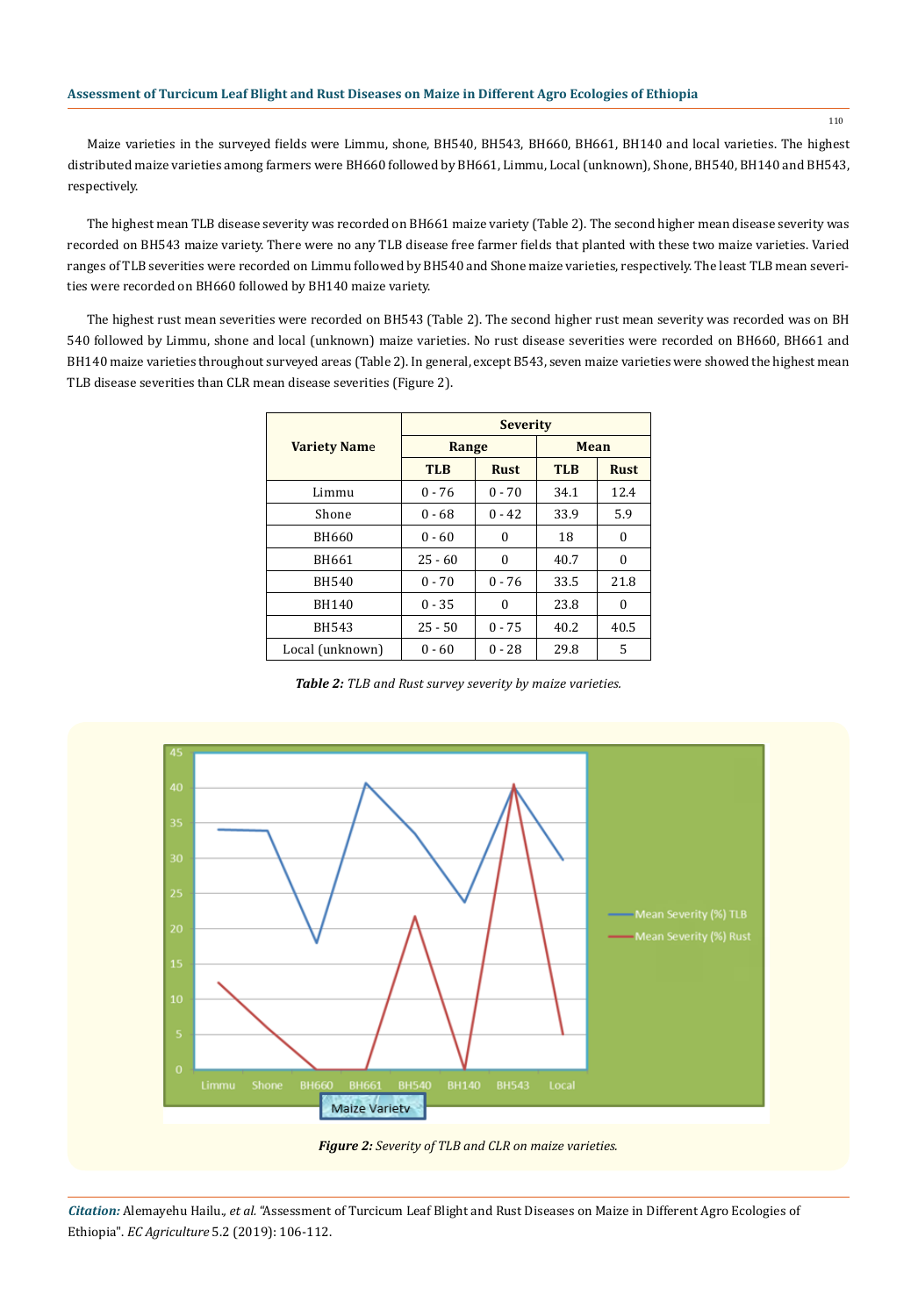#### **Conclusion and Recommendation**

Turcicum leaf blight (TLB) and Common leaf rust (CLR) are the most foliar fungal diseases of maize in Ethiopia. Survey was conducted throughout major maize growing areas of the country to know the status of these two diseases. Totally, 13 zones, 33 districts and 330 maize fields were assessed. The overall TLB mean intensity (Prevalence, incidence and severity) was higher than CLR in observed areas.

The overall TLB mean prevalence, incidence and severity were 83.3%, 57.5% and 31.2% in assessed areas, respectively. Whereas, the overall CLR mean prevalence, incidence and severity were 39%, 23.6% and 12.9%, in that order. From 330 inspected maize fields, 0% CLR disease intensity was recorded at 130 fields. But 0% TLB disease intensity was recorded only from 30 maize fields. This survey result indicated that TLB has been the major fungal disease problem in most maize growing zones of during survey periods.

Among 8 maize varieties in the surveyed areas, BH660 was the most widely distributed variety at farmer fields. The least TLB mean severity was recorded on this variety. No CLR severity was recorded on BH660, BH661 and BH140 maize varieties. BH543 maize variety was susceptible for TLB and CLR diseases. In general, most maize varieties were showed susceptible reactions to TLB than CLR disease. Therefore, more attention will be given for TLB disease and race analysis should be done in order to study genetic variability of this disease. Moreover, most susceptible maize varieties for both diseases will be pulled out from production areas and replaced with new resistance maize varieties.

## **Acknowledgement**

I would like to thank Ethiopian Institute of Agricultural research and Ambo Plant Protection Research Center for providing support in different aspects during the research time.

#### **Bibliography**

- 1. Vasal SK. "Quality maize story". In: Improving Human Nutrition Through Agriculture. The Roll of International Agricultural Research. A workshop hosted by IRRI, Philippines, Organized by International Food Policy Institute. Los Banos (2000).
- 2. Bello OB., *et al*[. "Correlation and path coefficient hybrids analysis of yield and agronomic characters among open pollinated maize](https://www.ajol.info/index.php/ajb/article/view/79885)  varieties and their F1 in a diallel cross". *[African Journal of Biotechnology](https://www.ajol.info/index.php/ajb/article/view/79885)* 9.18 (2010): 2633-2639.
- 3. CSA (Central Statistical Authority). "Agriculture sample survey report on area and production for major crops for 2014/015. The FDRE Statistical Bulletin". Addis Ababa, Ethiopia (2015).
- 4. [Renfro BL and Ullstrup AJ. "Comparison of maize disease in temperate and tropical environments".](https://www.tandfonline.com/doi/abs/10.1080/09670877609414339) *PANS* 22.4 (1996): 491-498.
- 5. Dey U., *et al*[. "Spatiotemporal yield loss assessment in corn due to common caused by Puccinia sorghi Schw".](http://www.academicjournals.org/app/webroot/article/article1380885953_Dey%20et%20al.pdf) *African Journal of Agricultural Research* [7.37 \(2012\): 5265-5269.](http://www.academicjournals.org/app/webroot/article/article1380885953_Dey%20et%20al.pdf)
- 6. International Maize and Wheat Improvement Center (CIMMYT). Maize diseases: A guide for Field Identification. 4th edition. Mexico, D.F.: CIMMYT (2004).
- 7. [Pratt RG. "An excised leaf technique for host pathogen interactions and qualitative resistance of Bermuda grass genotypes to dema](https://www.ncbi.nlm.nih.gov/pubmed/18943621)taceous hypomycetes". *Phytopathology* [93.12 \(2003\): 1565-1571.](https://www.ncbi.nlm.nih.gov/pubmed/18943621)
- 8. Agrios GN. "Plant pathology (5<sup>th</sup> edition)". Academic press. Burlington (2005).
- 9. Raymundo AD., *et al*[. "Effect of gene HtN on the development of Northern corn leaf blight epidemics".](https://www.apsnet.org/publications/PlantDisease/BackIssues/Documents/1981Abstracts/PD_65_327.htm) *Plant Disease* 65 (1981): 327- [330.](https://www.apsnet.org/publications/PlantDisease/BackIssues/Documents/1981Abstracts/PD_65_327.htm)
- 10. Tefferi Hulluka AM and Welz HG. "Evaluation of maize germplasms for resistance to turcicum leaf blight in Bako area. Western Ethiopia". *African Plant Protection* 6 (1996): 75-82.